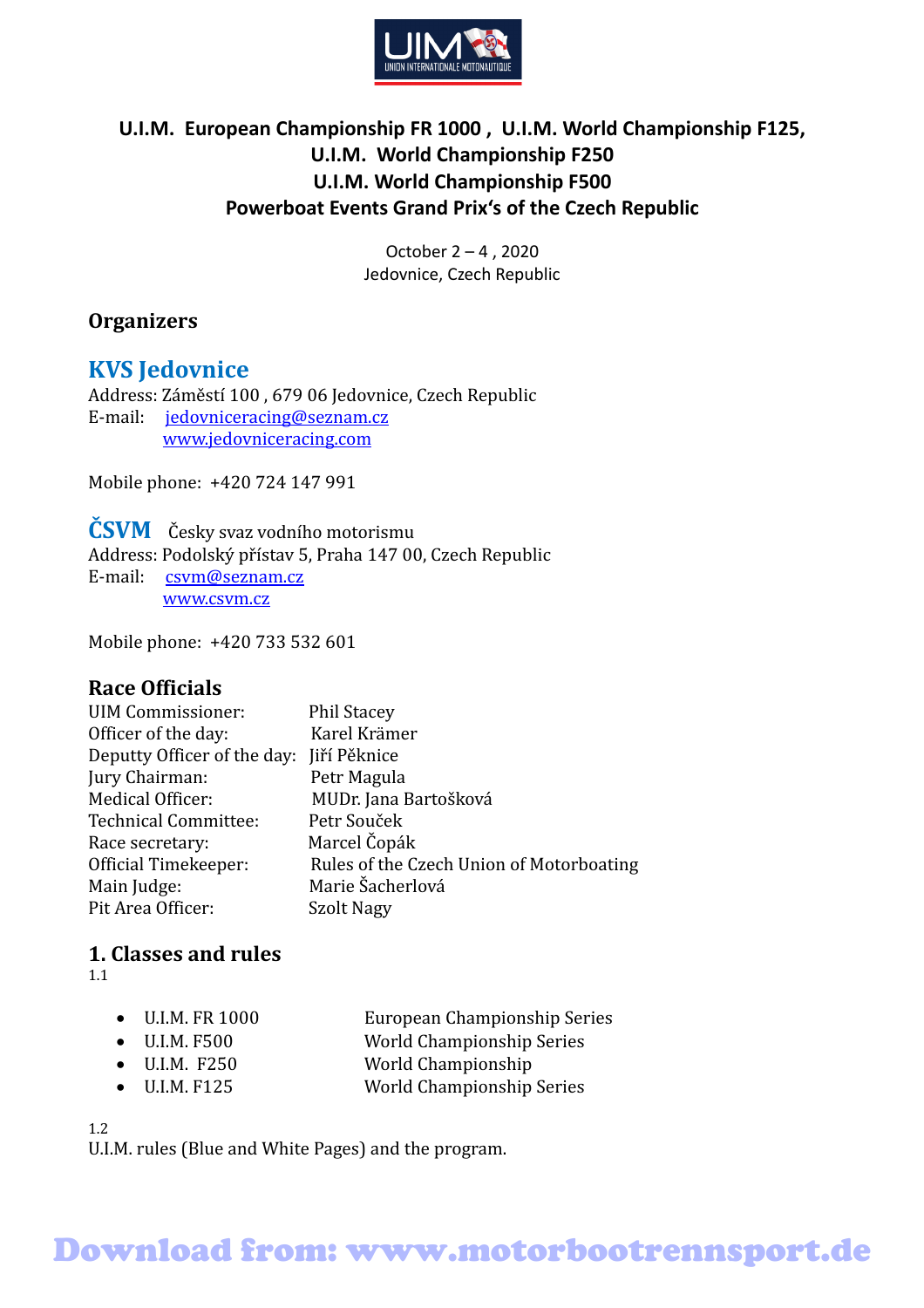

1.3

The organizer and race directorate retain the right to announce additional rules and regulations specifically for the races mentioned in this program. These rules and regulations must be in conformity with the rules and regulations of the U.I.M. and are obligatory as any other rules and regulations of these races. Drivers must be informed about these additional rules and regulations by the race commissioner during the official drivers' briefings.

| <b>Class</b>     | Nr. of heats | Race distance (km) | Nr. of laps |
|------------------|--------------|--------------------|-------------|
| F <sub>250</sub> |              | 12,00              |             |
| FR 1000          |              | 12,00              |             |
| F500             |              | 12,00              |             |
| F <sub>125</sub> |              | 10,5               | ⇁           |

## **2. Date and Place**

2.1 October  $2<sup>nd</sup> - 4<sup>th</sup>$ , 2020 2.2 Czech Republic, City of Jedovnice, Pond/lake Olšovec.

## **3. Participation in the U.I.M. F250 / F125 / F500 / FR 1000**

3.1

Drivers will be admitted to the races only after providing the following materials (original documents must be presented and copies handed over to race secretary prior to the first race of the venue):

3.1.1.

Official letter of start approval from their country of origin

3.1.2.

Measurement certificate, international license, personal insurance

3.1.3.

Documents on medical examination

## **4. Application**

4.1.

Applications must be fully completed and approved by relevant national organizer. 4.2.

Materials must be sent before  $25<sup>th</sup>$  September - to the Local Organizer.

4.3.

To an e-mail jedovniceracing@seznam.cz

All applications will be confirmed by an e-mail reply from the organizer. If a driver receive no confirmation, he/she is responsible to contact the organizer to verify the application.

### **5. Insurance**

5.1.

All drivers are responsible for their own personal and accident insurance. Liability insurance must be in conformity with the U.I.M. rules and an original copy from the insurance company in English must be presented at the time of driver's registration. The benefit limit must be 40.000 Euros.

The organizer can offer a third party insurance for the race event at a cost of 90EUR at registration if you do not cover the amount of 40 000 Euros with your own insurance.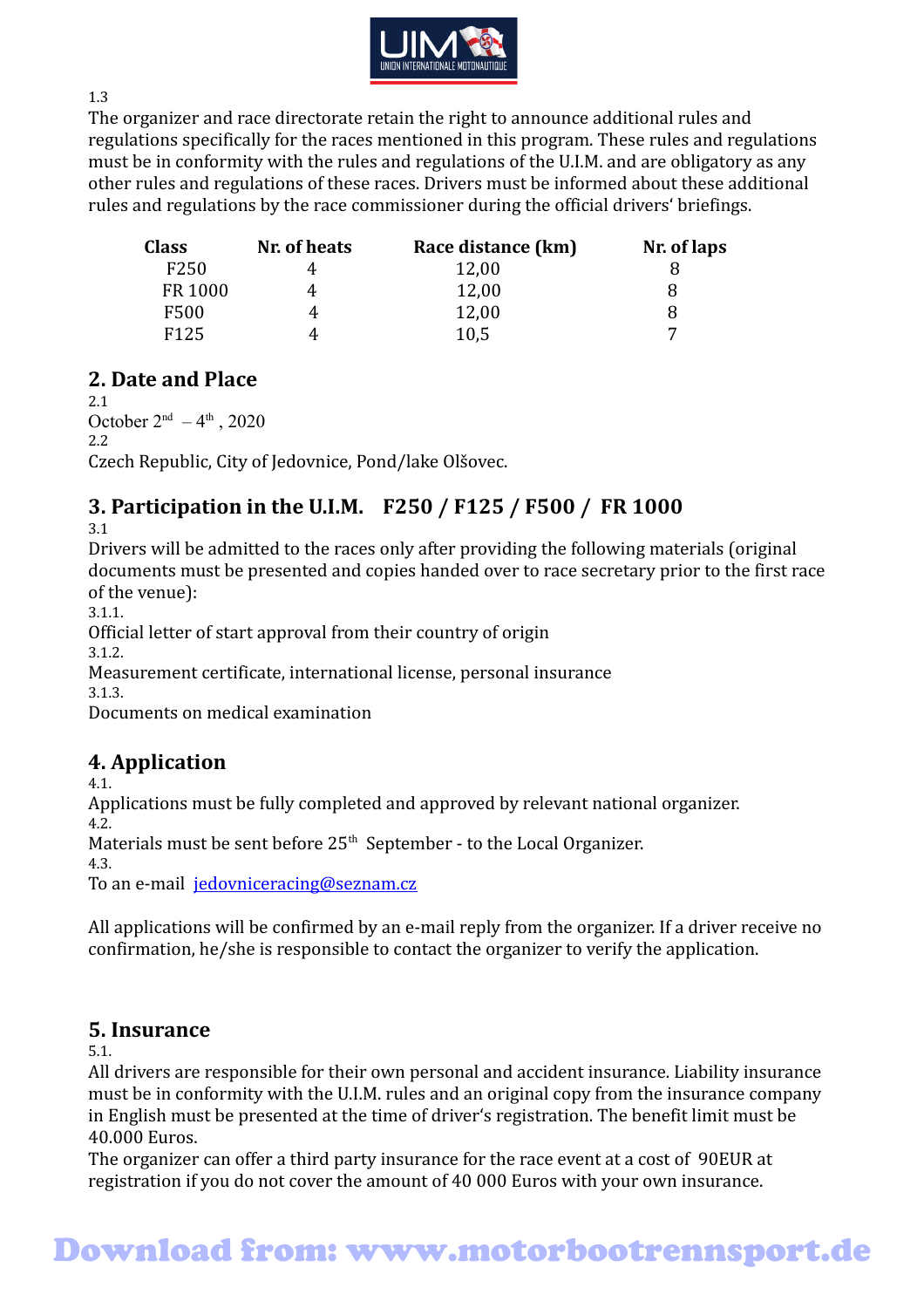

## **6. Race course for the Grand Prix's of the Czech Republic**

6.1.

The race circuit is the same for categories F125, F250, F500 and FR1000. It is formed by a circuit defined by six buoys in the length of 1.500 m. See an attached drawing of the race course, number of boats allowed to race: 20 as a maximum.

## **7. Drivers' meetings**

7.1.

Obligatory drivers' meetings will be held on  $3<sup>th</sup>$  and  $4<sup>th</sup>$  October according to the provisional time schedule attached to this program.

7.2.

Place (Terrace of Yacht restaurant) and time, if changed, for drivers' meetings will be announced during the driver´s registration.

7.3.

Drivers´ meetings must be chaired by the O.O.D. and the U.I.M. commissioner and the official language of the meetings must be English.

7.4.

Drivers absent from the drivers' meeting can not start at the meeting.

## **8. PIT area**

8.1.

PIT area must be closed, secured and restricted territory will be available only for the technical staff of the particular teams, drivers and their equipment. All technical preparation of the boats and their launch preparations on the water must be done in the pits. 8.2.

Any open fire or smoking is strictly prohibited in the PIT area.

8.3.

Every boat in the PIT area must have a fire extinguisher located in close vicinity of the boat. 8.4.

Animals are not allowed in the PIT area.

8.6.

PIT area will be closed during night hours from 10 p.m. to 7 a.m. and nobody without a permission of race officials will be allowed there.

8.7.

PIT area passes must be provided by the organizers at the arrival-registration of teams. Each team is responsible for the number of members in its own team. 8.8.

As per UIM Rule 108.03:

"When entering the event, each driver have the duty to state the names of his mechanics and co-workers because of the entry permit to the pits. These names should be then confirmed and/or modified during the administrative verification on the race field."

Each team's staff and drivers must wear appropriate team clothing at the PIT area at all times. 8.9.

Any further rules and requirements for entry permit to the PIT area and its use will be provided to the teams during the registration or drivers' meetings and posted on designated board in PIT area.

8.10.

Any violation in the PIT area will be fined. Teams must be informed about the possible fines at the time of registration and posted on designated board in the PIT area. Pits officer bears full responsibility for ensuring compliance with rules in the PIT area. Decisions of pit officer must be without appeal.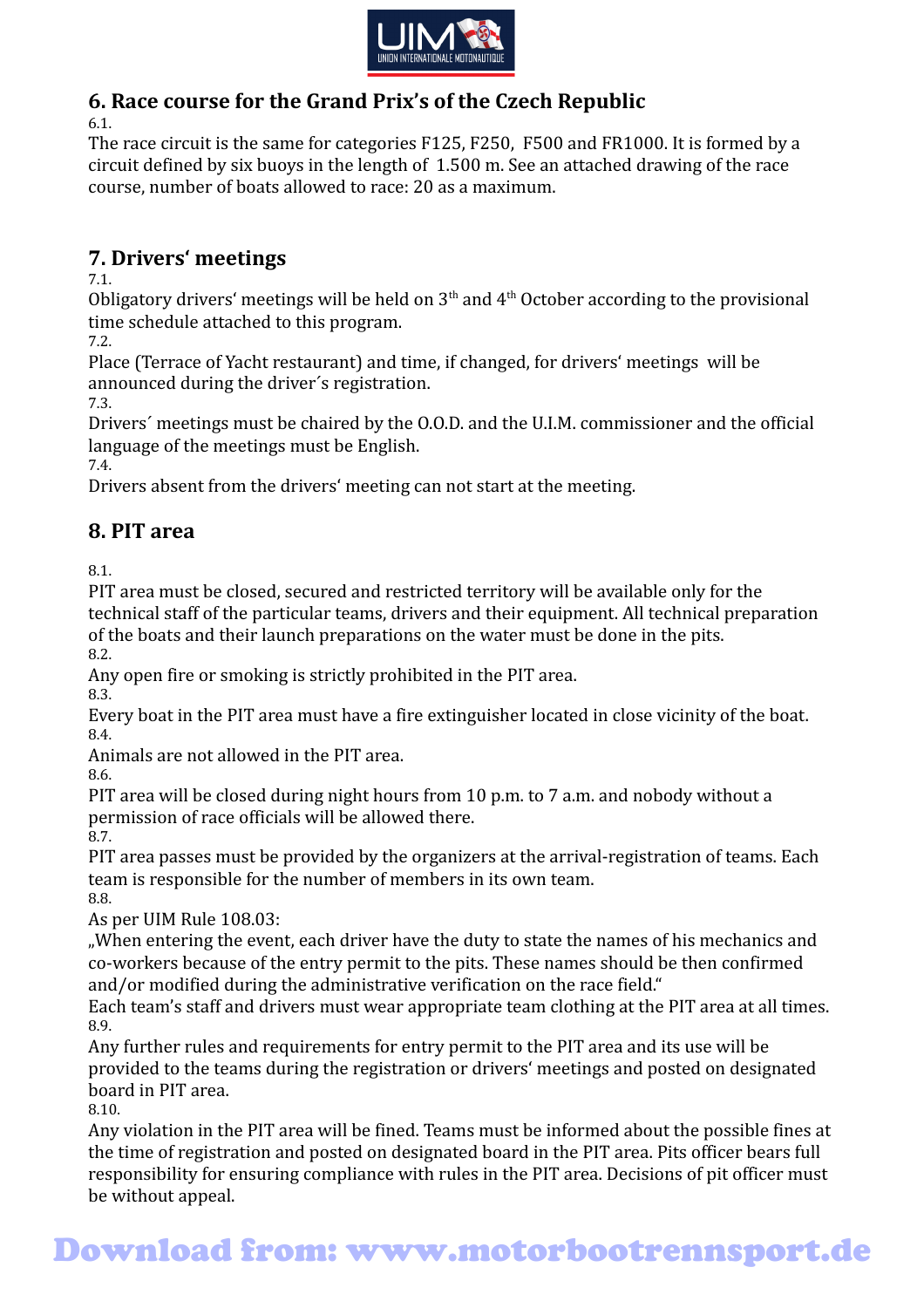

#### **Valid for all people in the pits:**

A Blue Card can be given by the UIM Commissioner for any offensive, unsportsmanlike, and rude behaviour during any official activities (briefing, race control during event, etc.) A second Blue Card will immediately remove the offender from the following activities. For the continuation will meet the race jury and determine if further disciplinary action is justified. UIM Rule 406.05.

## **9. Launching of the boats into the water**

9.1.

Launch of the boats into the water must be performed with cranes in specially marked places only.

9.2.

One crane will be available to launch the boats at 8 a.m.,  $3<sup>zh</sup>$  October, 2020 9.3.

Instructions for crane operators must be held at all times during the launch of the boats into the water. Equipment must correspond with the UIM rules (rule 205.12)

## **10. Fuel**

10.1.

Teams must buy and bring the fuel by themselves.

10.2.

Fuel must be checked and tested during the event by the Technical Committee according to the UIM rules. Fuel has to be bought at the fuel station EuroOil / Za Kostelem / Jedovnice. The price at these days is decisive. You have to drive this fuel exclusively! You will get there the following octane number: 98. This adjustment counts only for the class FR-1000.

### **11. Practice**

11.1.

Practice will be allowed only after technical inspection of the boat within a defined area for the race.

11.2.

Practice will be allowed only during the official practice sessions according to the final time schedule of the event. Course will be closed for practice during any other time and for any boat otherwise will be the subjects disqualified.

## **12. Start**

12.1.

At the start engine will be turned off. Start from a jetty as per UIM Rules.

The boats and drivers must be at the jetty two minutes (three minutes F500) before the start. Each driver can have 3 mechanics available. The engines can warm up from two minutes ( three minutes F500) to 30 seconds before the start. All engines have to be turned off 30 seconds before the start. Drivers that turn on the engine will be disqualified. At the end of the 30 seconds the red light will switch on. The race will start when the red light is switched off, within 5 to a maximum 12 seconds. Drivers who turn on their engine or leave the jetty while the red light is on will be penalized with 1 lap. The race will be finished after the first boat crosses the finish line. All following drivers still in the race will be classified according to their position in the race. Drivers who didn't start after the starting signal must leave the jetty within 5 minutes.

12.2.

The start will be signalled with lights.

12.3.

On the start jetty each driver can be accompanied by not more than three mechanics.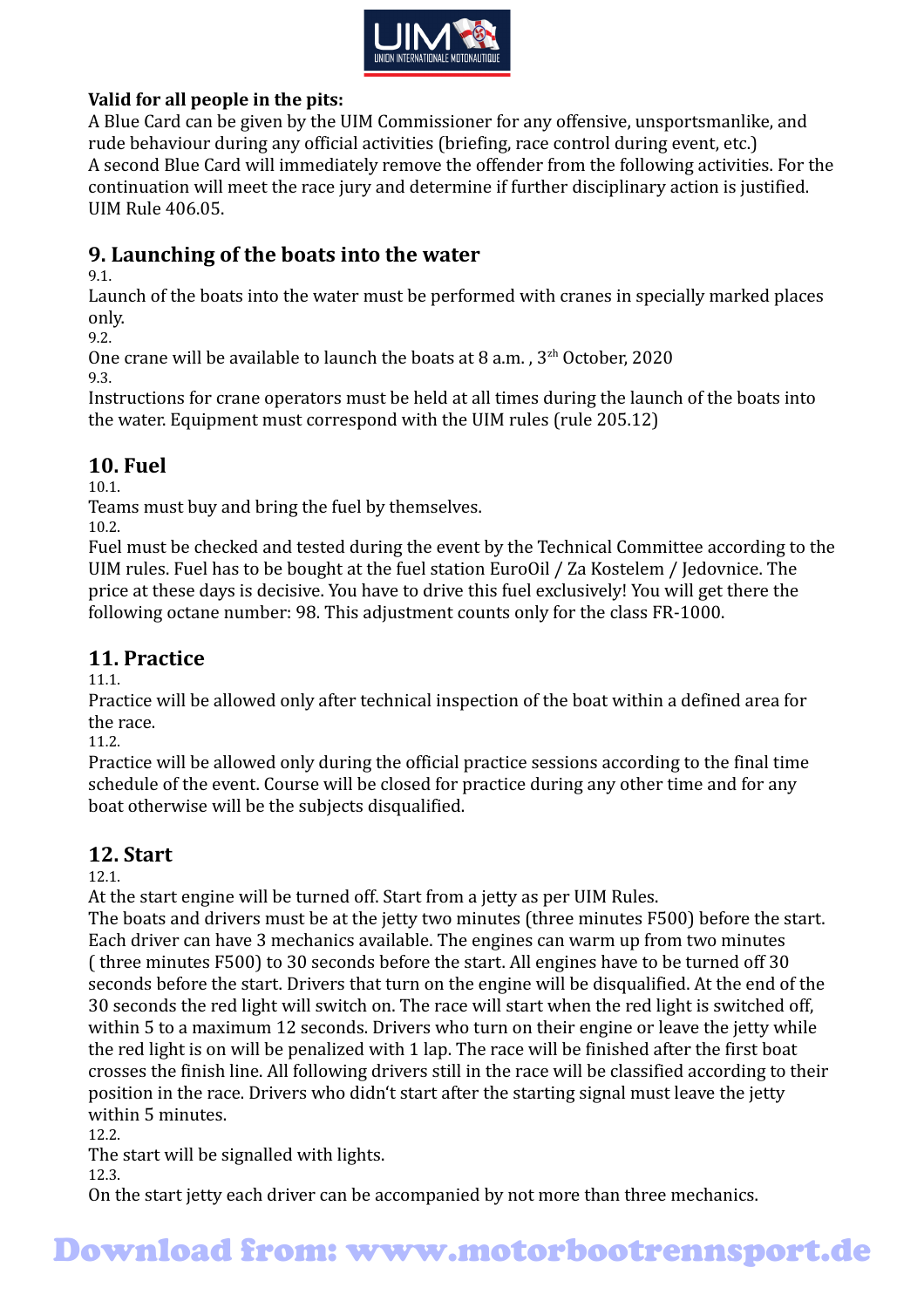

12.4.

It is the driver's responsibility to place the boat on the start in time. Late starters can be allowed only in compliance with the instructions of the Pontoon Marshall. 12.5.

Starting the engines on the shore is only possible without a propeller or with the cover.

#### **13. Finish**

13.1.

After the first driver who completes the race distance, each boat is driven by the power of its own engine and if is completed at least 70% of the laps, the winning boat will be classified as finished.

13.1.

The testing of boat hulls and engines of the first three drivers who will participate in the European Championship will be compulsory within the scope set by the U.I.M. rules. The testing will be placed in a closed pits. Boats must remain without any changes see rule 321.01. All drivers deliver sample of oil in fuel to the technical inspection.

## **14. Weighing**

14.1.

At the training but also during the race must be each boat prepared for the weighing procedure which must be carried out by the technical committee. The weighing of the boats cannot be contradicted.

## **15. Results and protests**

15.1.

Results will be published on designated board in the PIT area and on-line on [www.jedovniceracing.com](http://www.jedovniceracing.com/) and [https://www.facebook.com/Klub-vodn%C3%ADch-sport](https://www.facebook.com/Klub-vodn%C3%ADch-sport%C5%AF-Jedovnice-zs-106882424738/) [%C5%AF-Jedovnice-zs-106882424738/](https://www.facebook.com/Klub-vodn%C3%ADch-sport%C5%AF-Jedovnice-zs-106882424738/)

15.2.

Any protest must be submitted to the race secretary in English according to the UIM rule403. 15.3.

Protest fee is 80 Euros and must be paid at the time of submission of the protest.

## **16. International jury**

16.1.

Participation in the international jury is subject to the official mandate from the National Federation. All members of the international jury must present their accreditation to the race secretary before the first drivers' meeting  $-3<sup>th</sup>$  October, 2020.

## **17. Prizes**

17.1.

First tree places of the race will be awarded with cups and prizes.

17.2.

All drivers and members of the team must attend each event, the Prize giving ceremony usually after the end of the final Grand Prix race.

17.3.

Everyone must attend the Prize giving ceremony in their team's uniform, in their national uniform or in racing overall. Drivers wearing unsuitable clothing at Prize giving ceremony will not be awarded.

Awarded competitors must respect promotional items from an official sponsor and organiser during the time on the stage.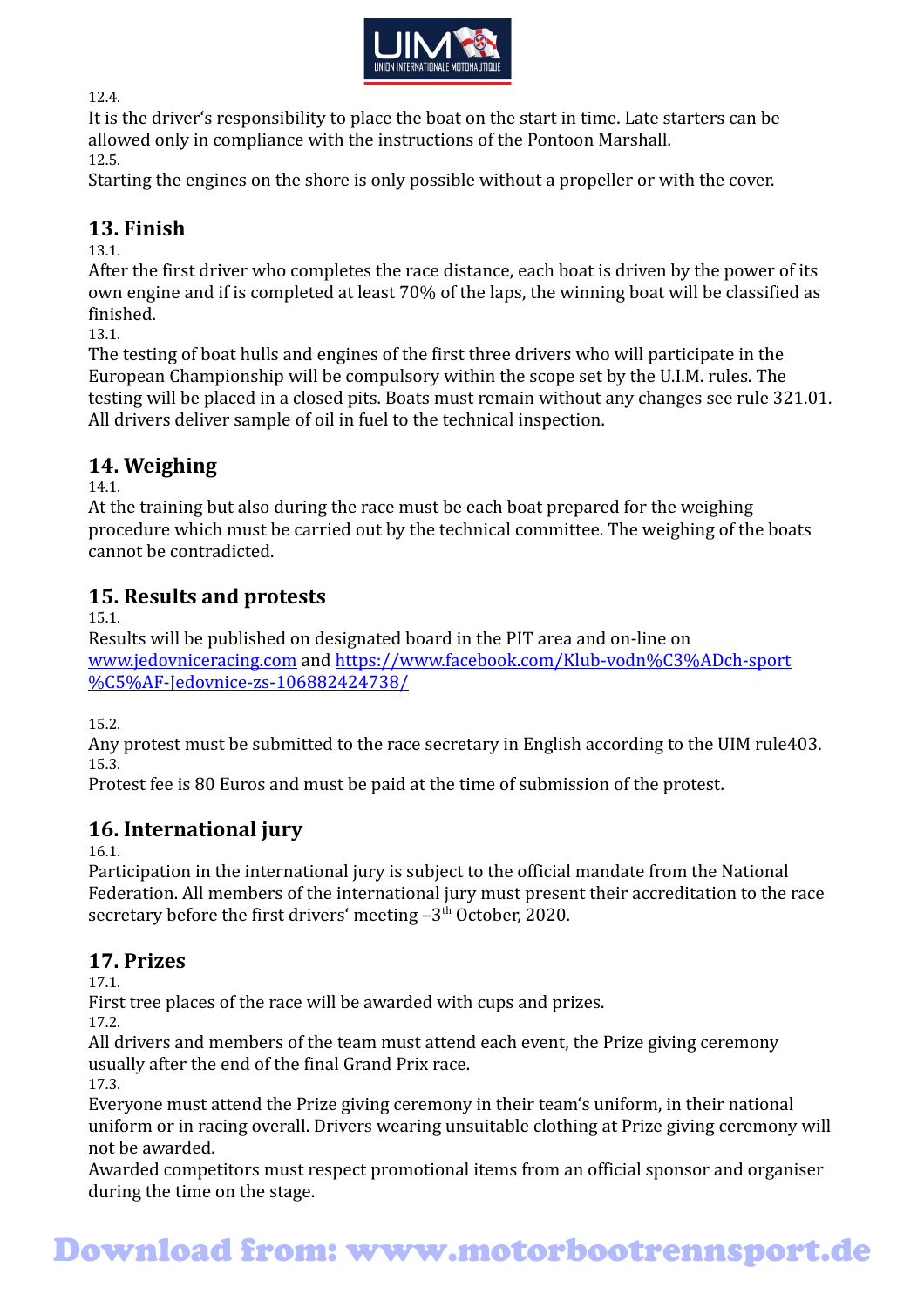

## **18. Noise and environment**

18.1.

Driver of each boat is responsible that the engine will not exceed noise level at all times as specified in the UIM rule 504.

18.2.

Utmost care must be taken to avoid spilling fuel or oil. To ensure this, an absorbent carpet must be used UIM rule 700.

18.3.

Each member of each team is responsible to take care of the environment around their tents, boats, and equipment.

## **19. Alcohol and drugs**

19.1.

Drivers and mechanics should follow the rule No. 205.02.02 of the UIM Rule Book concerning alcohol and drugs. Random tests may be carried-out at any time during the event.

## **20. Buoys**

20.1.

Any driver who damage or destroy a buoy (including anchor and weight parts) will be fined with 200 Euros payable immediately to the race secretary. For all buoy infringement cases UIM Rule 313.03 must be followed.

## **21. Accommodation**

21.1.

The nearest Accommodation of the event is 2 minutes walk from the Pit Area. Lodging by phone/fax:  $+420516442134$ ,  $+420725896488$ or mail: <u>kemp@olsovec.cz</u> in caravan or bungalow. [rezervace@olsovec.cz](mailto:rezervace@olsovec.cz)

## **22. Travel costs and fees**

22.1.

Pursuant to the UIM Comisport decision of 9<sup>th</sup> September 2020, in the context of the Covid - 19 exceptional situation, travel money and price money are not paid.

## **23. Additional rules**

23.1.

An organizer reserves the right to make any changes in the rules and regulations of this competition. All changes will be published in writing and announce during the drivers' briefings.

23.2.

Organizer appreciates the use of participants'national flags and team clothes. 23.3.

By signing the application form the participants confirm that they will accept the rules and regulations of this program, organizer's instructions and UIM rules. 23.4.

Organizers have no responsibility for the drivers, mechanics, or any other participants of the event, for any material damages incurred during or in connection with the event.

Boat drivers and other participants acknowledge that they are fully aware of possible risks associated with participation in the races and they take part in the races at their own risk. 23.5.

The Organizer gives stickers of local sponsors of the event which should be attached onto the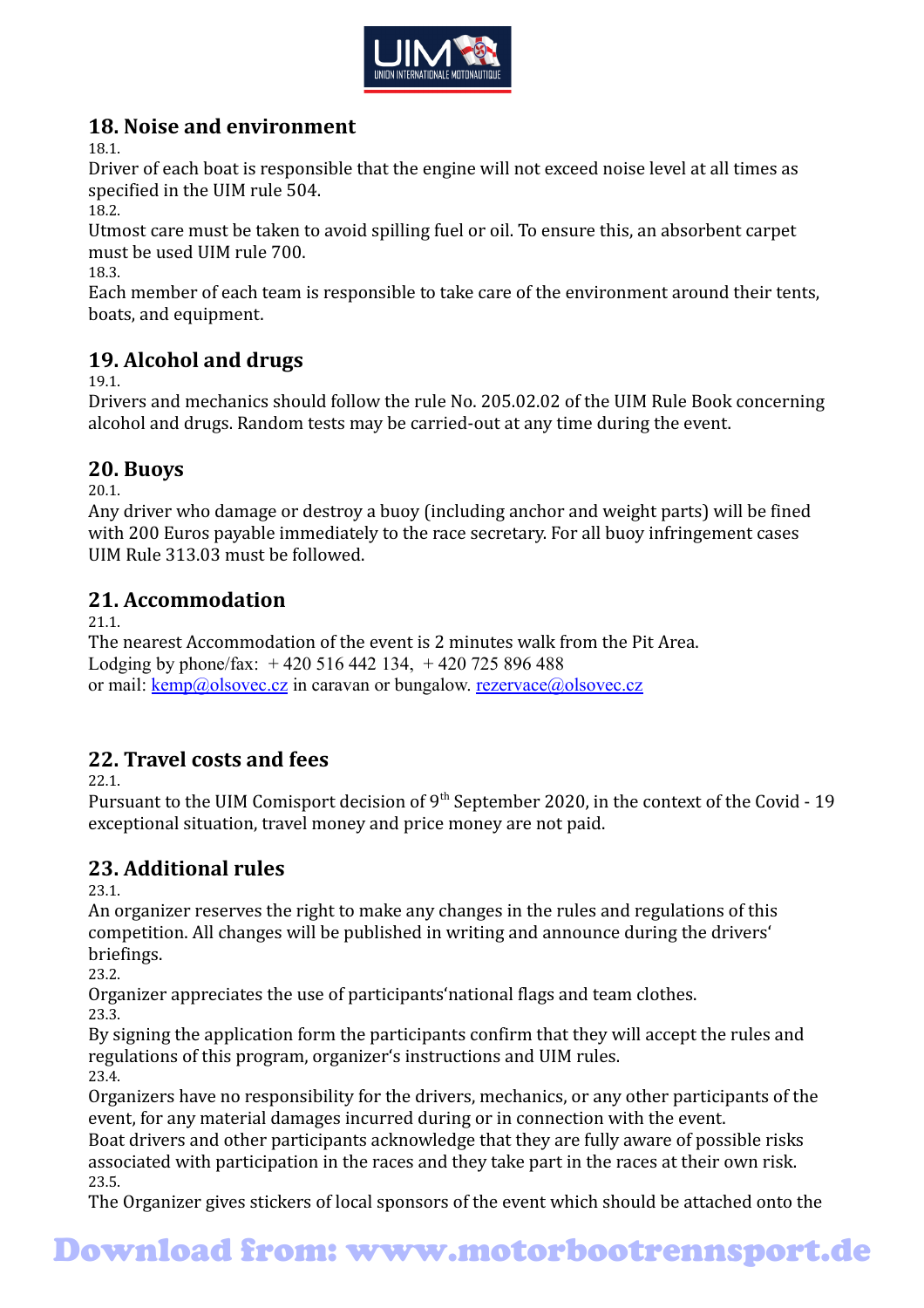

boat as mandatory regulation of the Organizer as per relevant UIM rules.

## **24. Visa requirements**

24.1.

It is the responsibility of each team and driver to gain visa for the entry to Czech Republic, if necessary.

24.2.

Please contact the nearest Czech embassy or consulate to find out whether you need the visa to enter Czech Republic.

24.3.

If you have any doubts or any questions about your visa to enter the Czech Republic, please contact the organizers and they will do their best to help you in the process. 24.4.

Note that, if you need a visa and invitation for obtaining the visa, you must contact the organizers in time. Process of obtaining the visa can be time consuming and, thus, organizers may not assist you, if not inadequate time is allocated to the procedure.

## **25. Penalties**

| 25.1. | failing to use the absorbent carpet | 200,- EUR $/$ 5.000,- CZK                           |
|-------|-------------------------------------|-----------------------------------------------------|
|       | emptying the oil on the ground      | 200,- EUR $/$ 5.000,- CZK<br>/ and disqualification |
|       | destruction of the course turn buoy | 200,- EUR $/$ 5.000,- CZK                           |
|       |                                     |                                                     |

#### **26. COVID Rules** 26.1.

**Each participant is obliged to follow this COVID rules:** 

**[https://www.uim.sport/Documents/Editor/documents/covid19/UIM](https://www.uim.sport/Documents/Editor/documents/covid19/UIM%20COVID-19%20GUIDELINES_final_08July20.pdf) [%20COVID-19%20GUIDELINES\\_final\\_08July20.pdf](https://www.uim.sport/Documents/Editor/documents/covid19/UIM%20COVID-19%20GUIDELINES_final_08July20.pdf)**

26.2.

**and the regulation of the Czech government:** 

**[https://koronavirus.mzcr.cz/en/list-of-countries-according-to-the-level](https://koronavirus.mzcr.cz/en/list-of-countries-according-to-the-level-of-risk/)[of-risk/](https://koronavirus.mzcr.cz/en/list-of-countries-according-to-the-level-of-risk/)**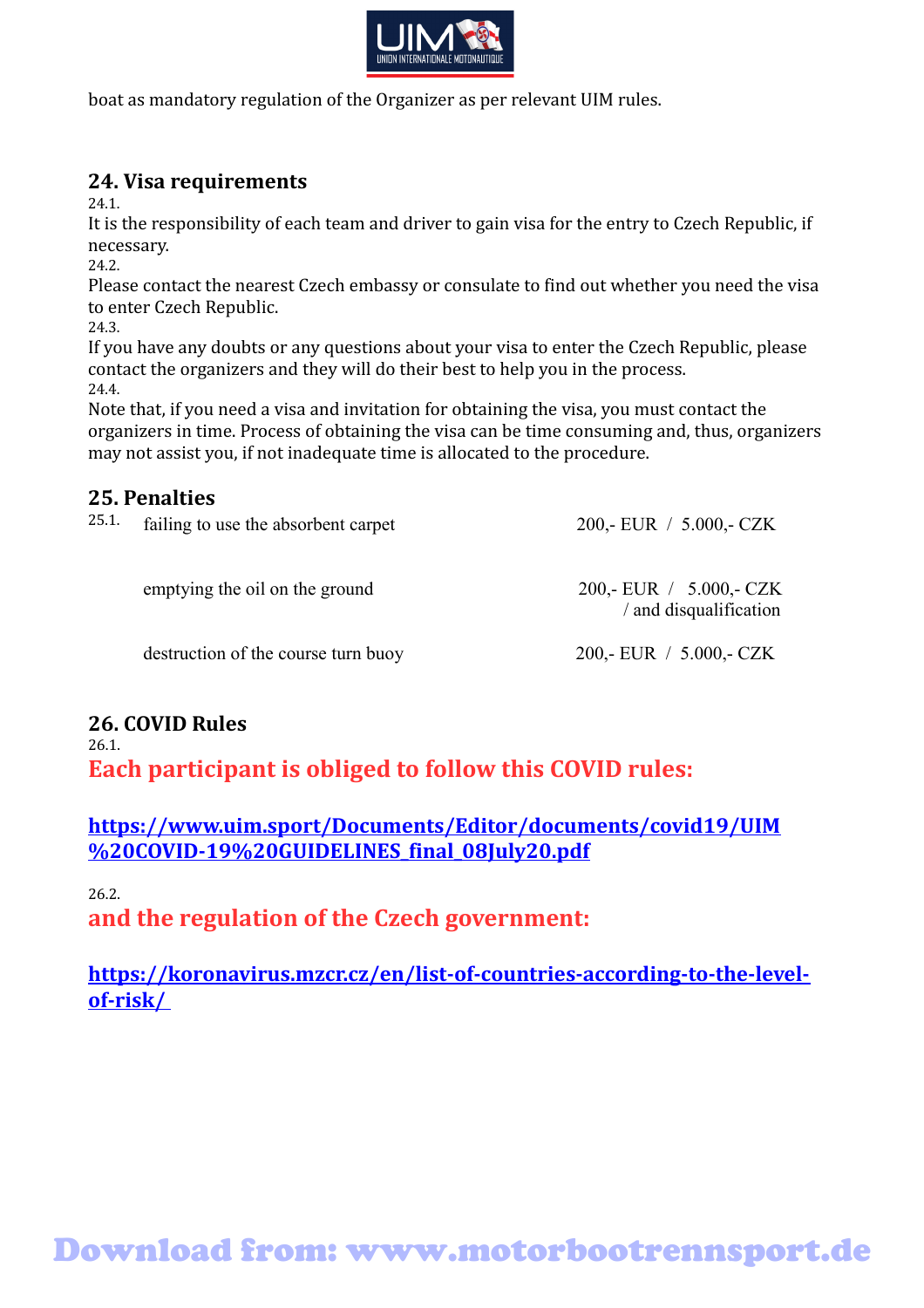